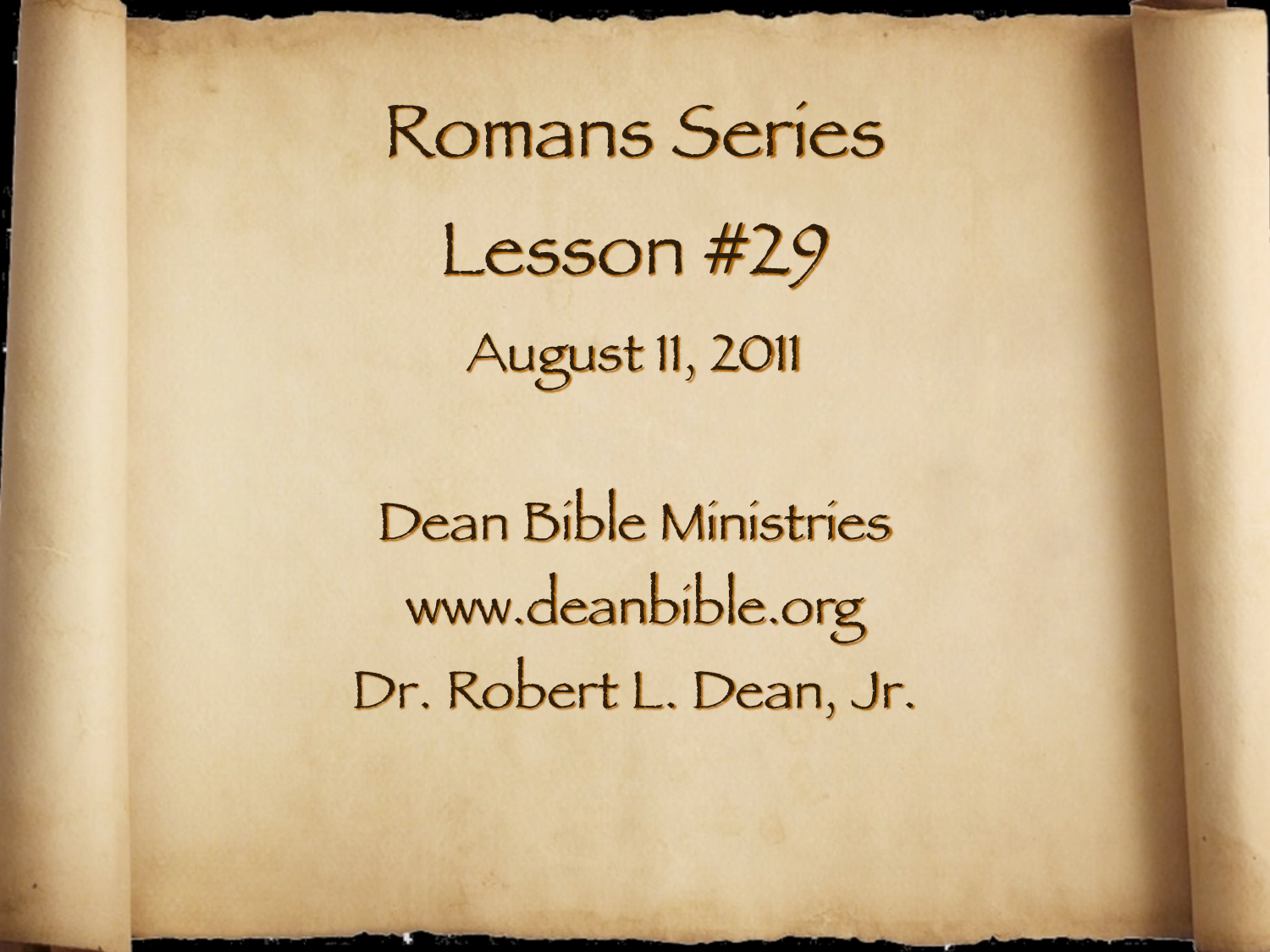### **The Epistle to the ROMANS**

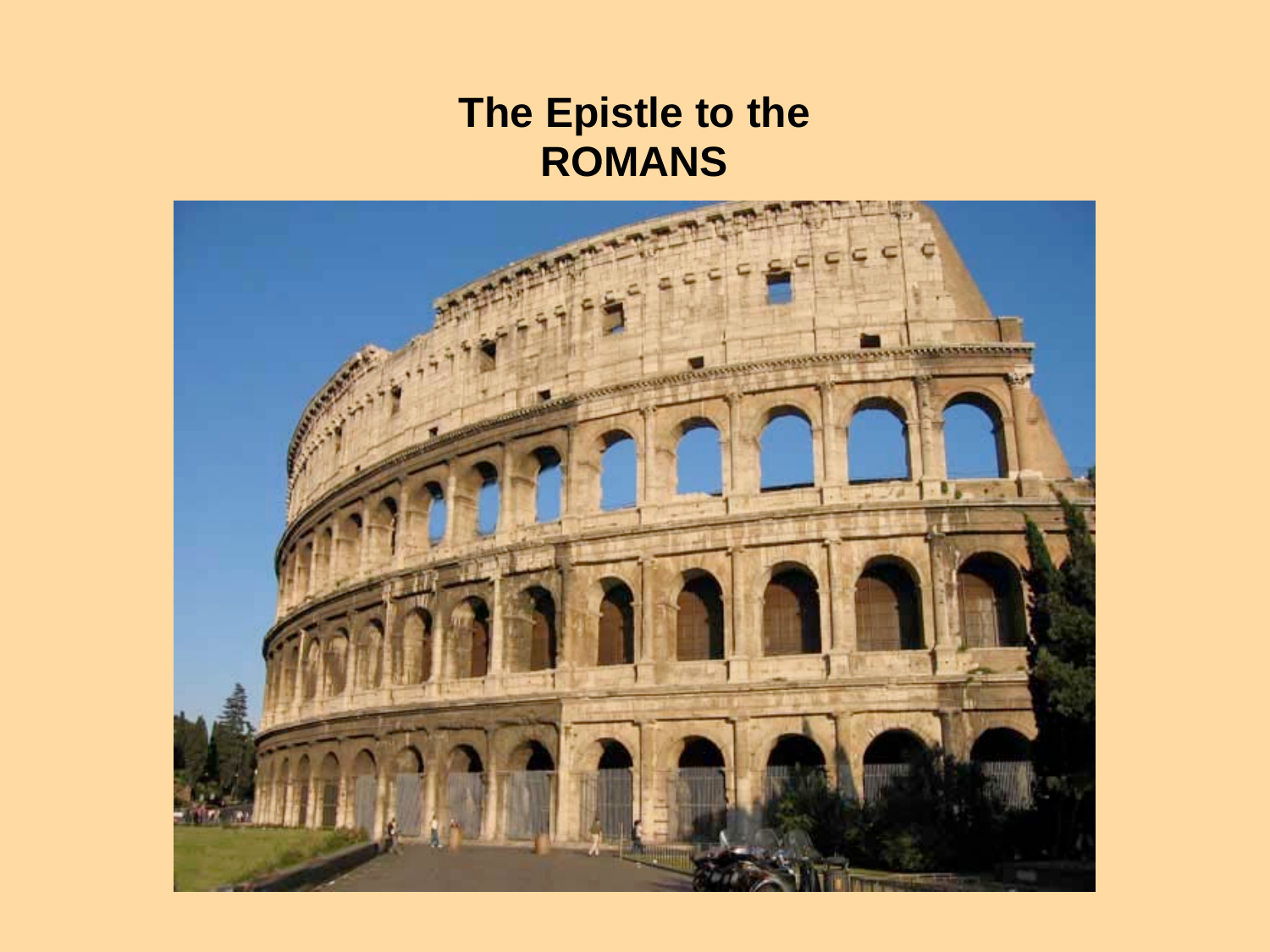**Rom. 2:25, "For circumcision is indeed profitable if you keep the law; but if you are a breaker of the law, your circumcision has become uncircumcision."**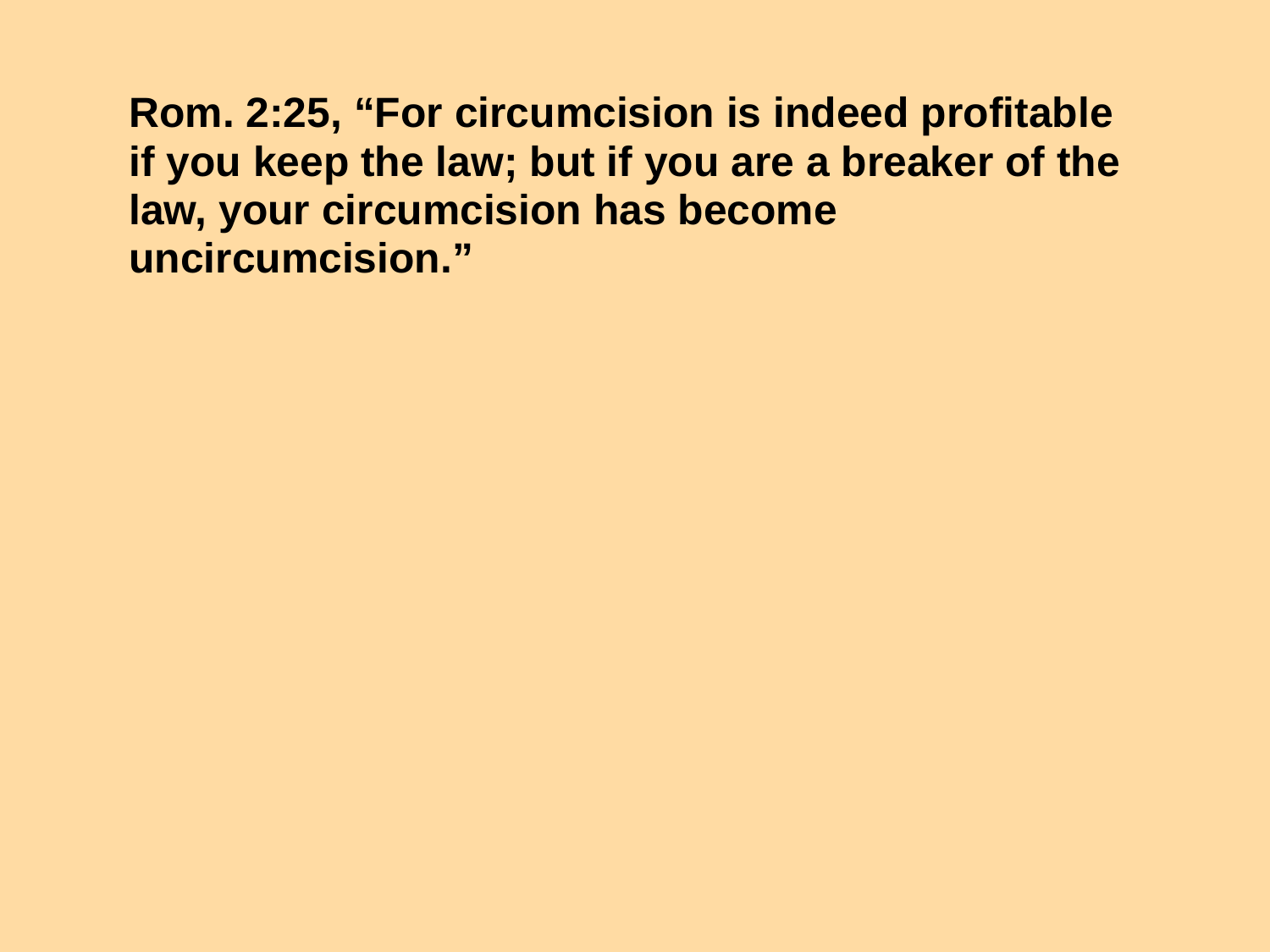**Lev. 26:41, "and that I also have walked contrary to them and have brought them into the land of their enemies; if their uncircumcised hearts are humbled, and they accept their guilt—"**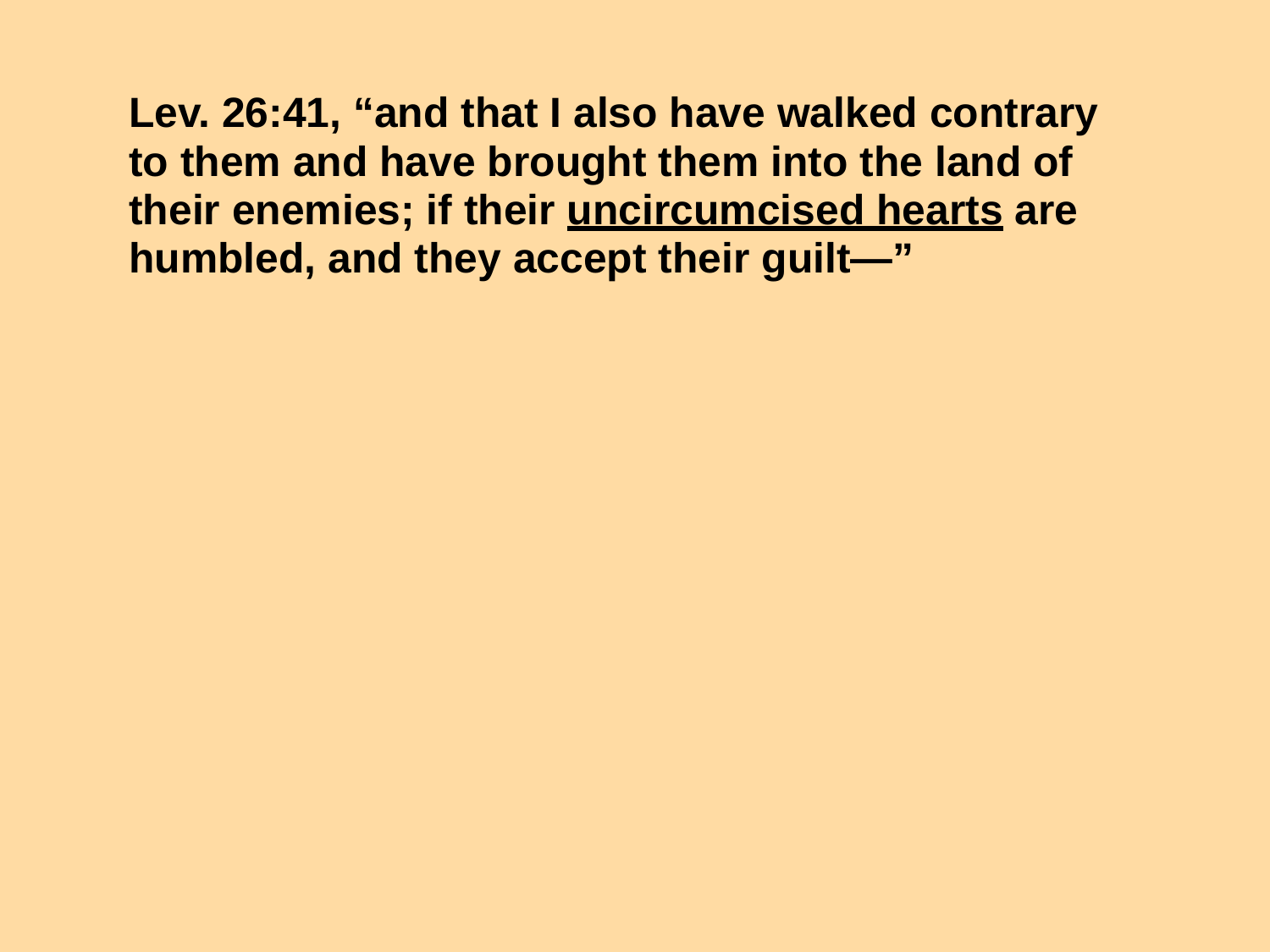### **Deut. 10:16, "Therefore circumcise the foreskin of your heart, and be stiff-necked no longer."**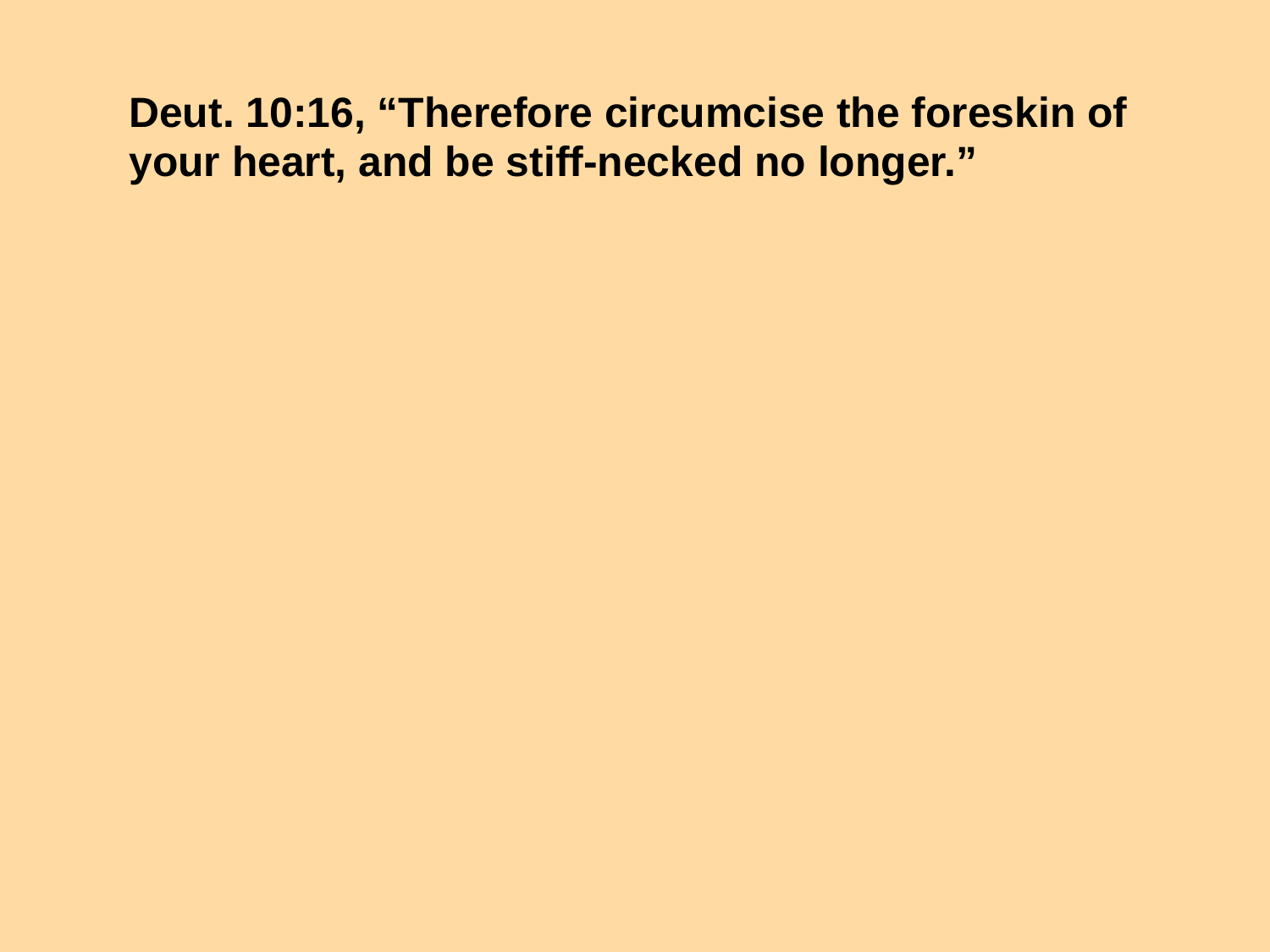**Deut. 30:6, "And the LORD your God will circumcise your heart and the heart of your descendants, to love the LORD your God with all your heart and with all your soul, that you may live."**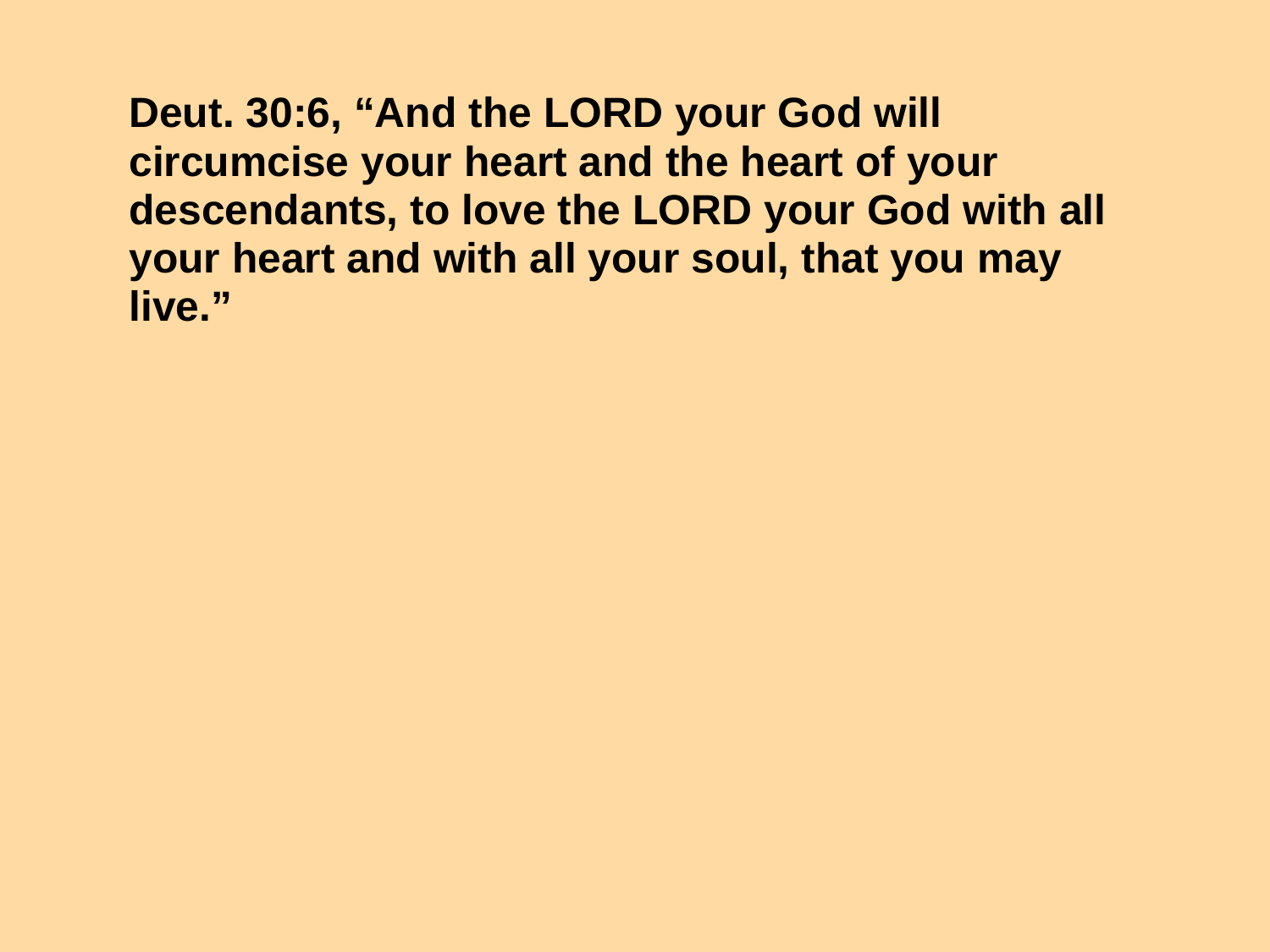#### **Phil. 3:2, "Beware of dogs, beware of evil workers, beware of the mutilation!**

**Phil. 3:3, "For we are the circumcision, who worship God in the Spirit, rejoice in Christ Jesus, and have no confidence in the flesh,"**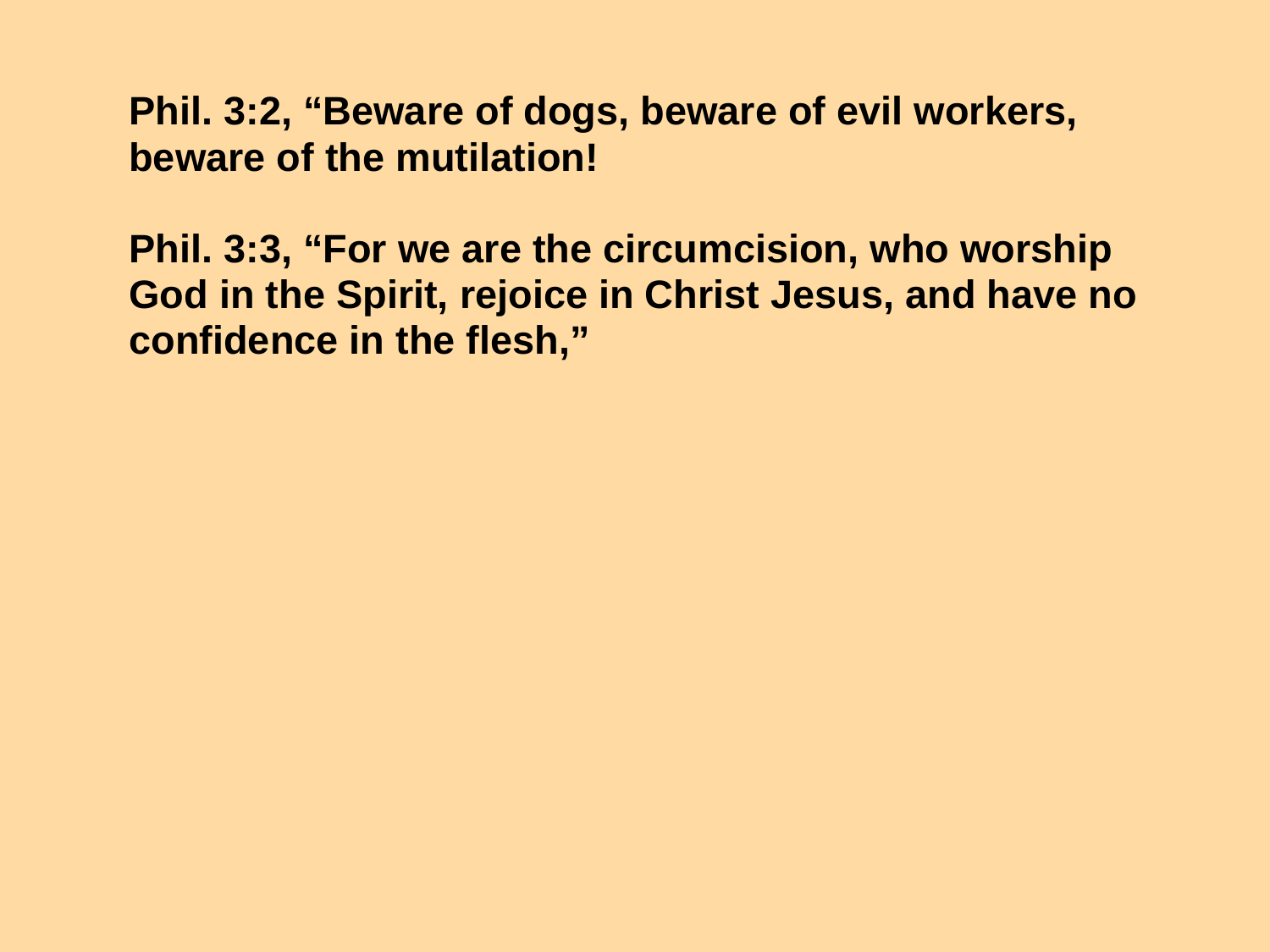**Phil. 3:4, "though I also might have confidence in the flesh. If anyone else thinks he may have confidence in the flesh, I more so:** 

**Phil. 3:5, "circumcised the eighth day, of the stock of Israel, of the tribe of Benjamin, a Hebrew of the Hebrews; concerning the law, a Pharisee;** 

**Phil. 3:6, "concerning zeal, persecuting the church; concerning the righteousness which is in the law, blameless."**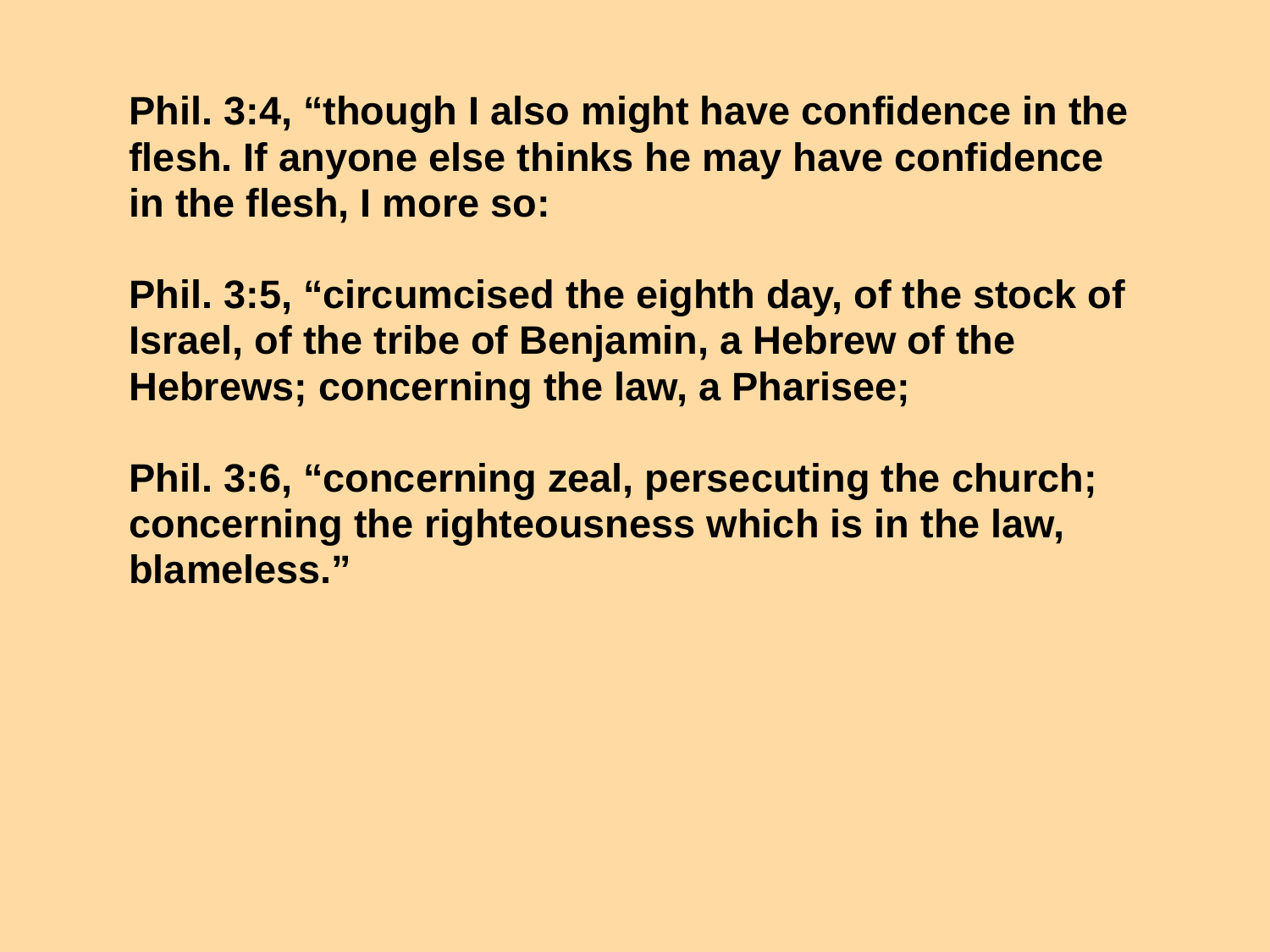**Rom. 2:26, "Therefore, if an uncircumcised man keeps the righteous requirements of the law, will not his uncircumcision be counted as circumcision?"**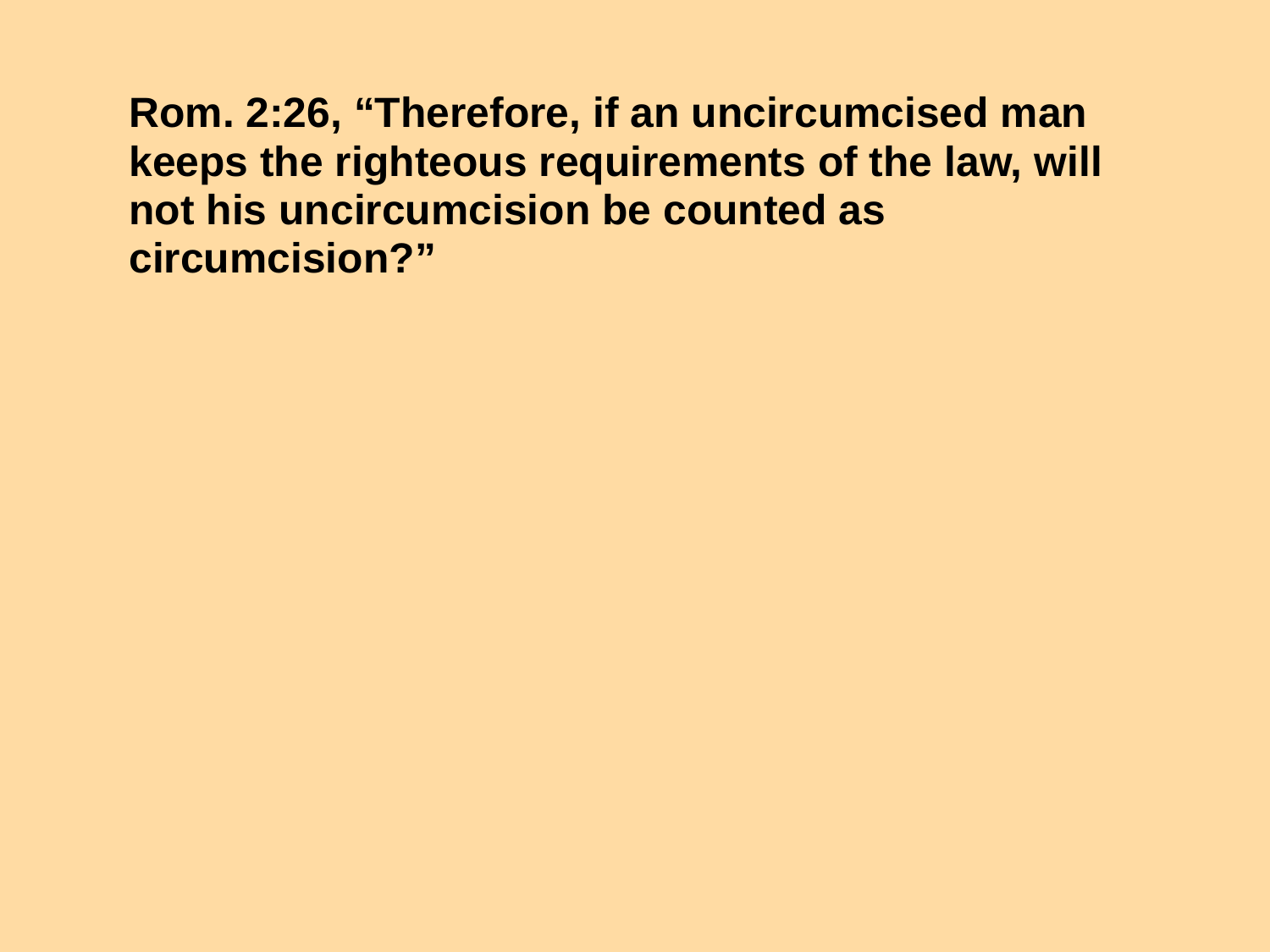### **Rom. 2:27, "And will not the physically uncircumcised, if he fulfills the law, judge you who, even with your written code and circumcision, are a transgressor of the law?"**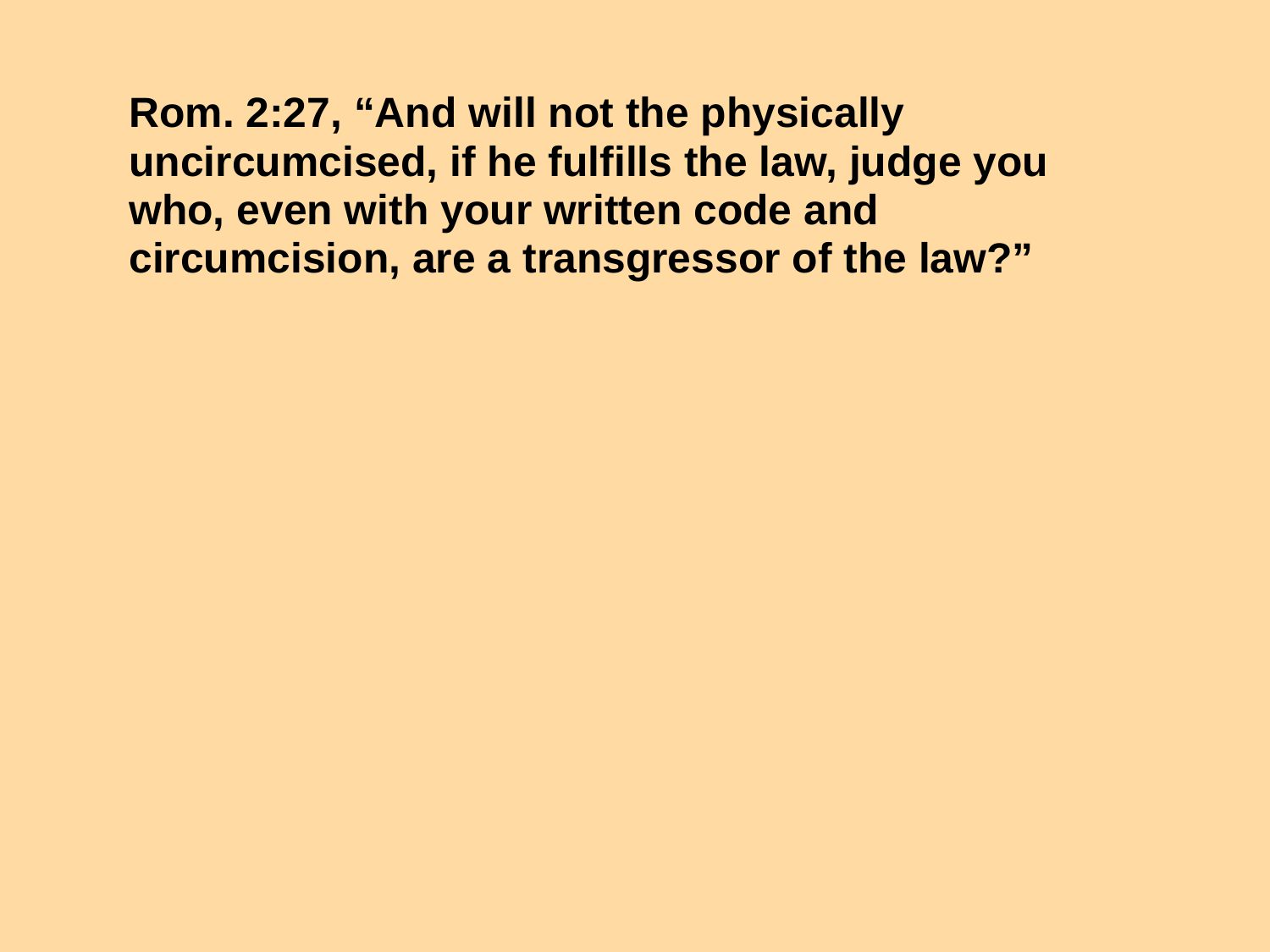### **Rom. 2:28, "For he is not a Jew who is one outwardly, nor is circumcision that which is outward in the flesh;"**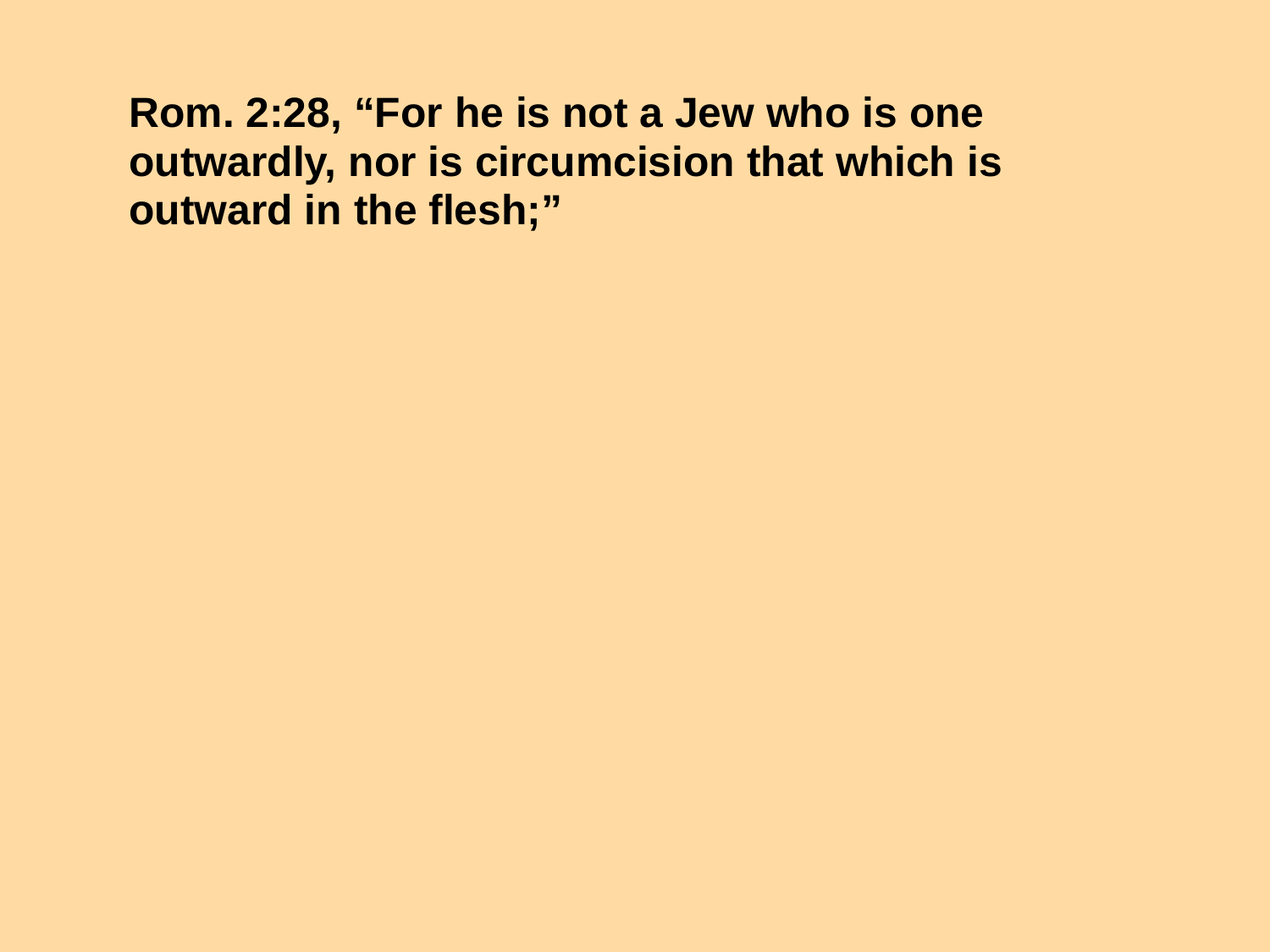**Rom. 2:29, "but he is a Jew who is one inwardly; and circumcision is that of the heart, in the Spirit, not in the letter; whose praise is not from men but from God."**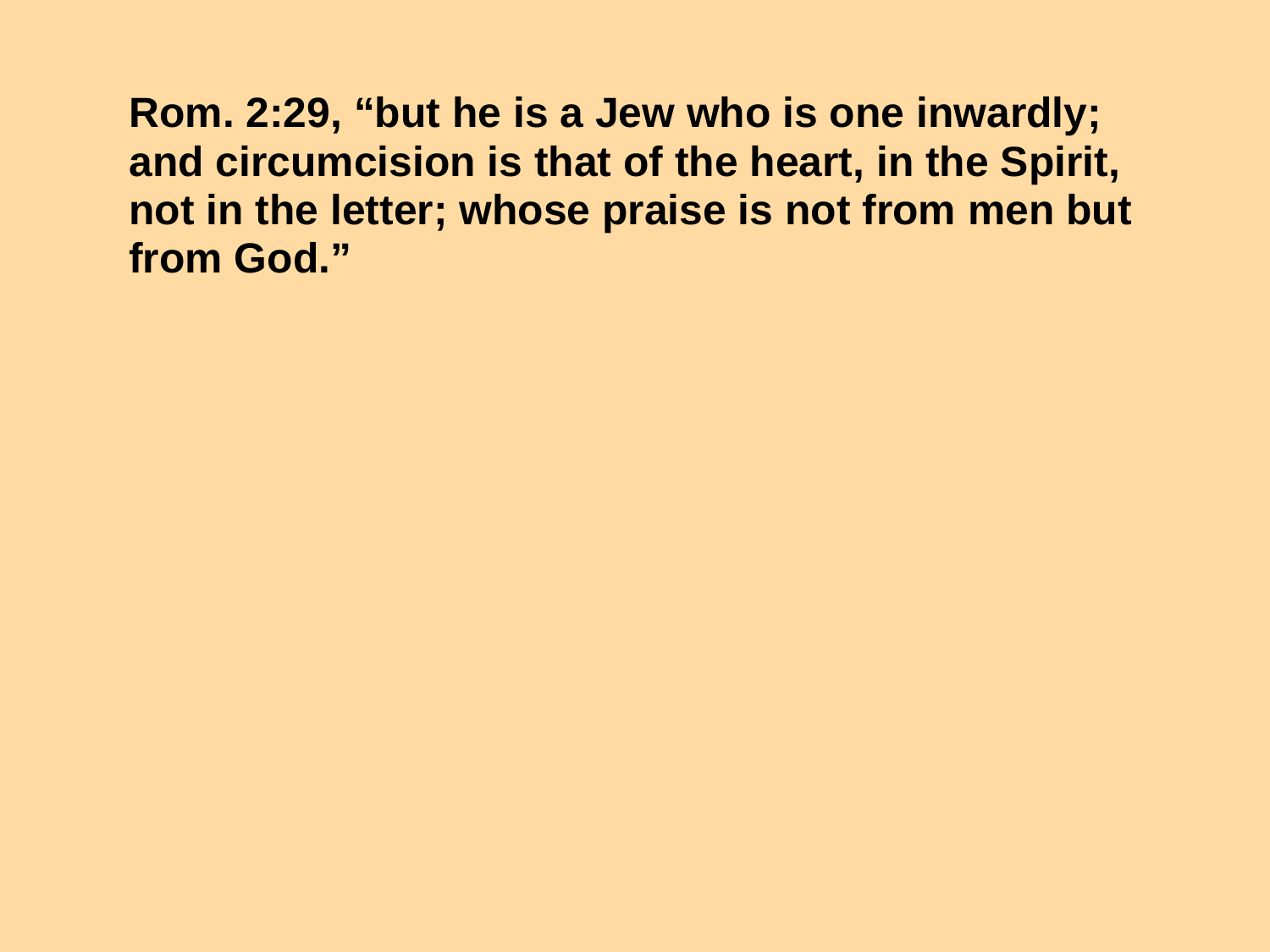### **Rom. 3:1, "What advantage then has the Jew, or what is the profit of circumcision?"**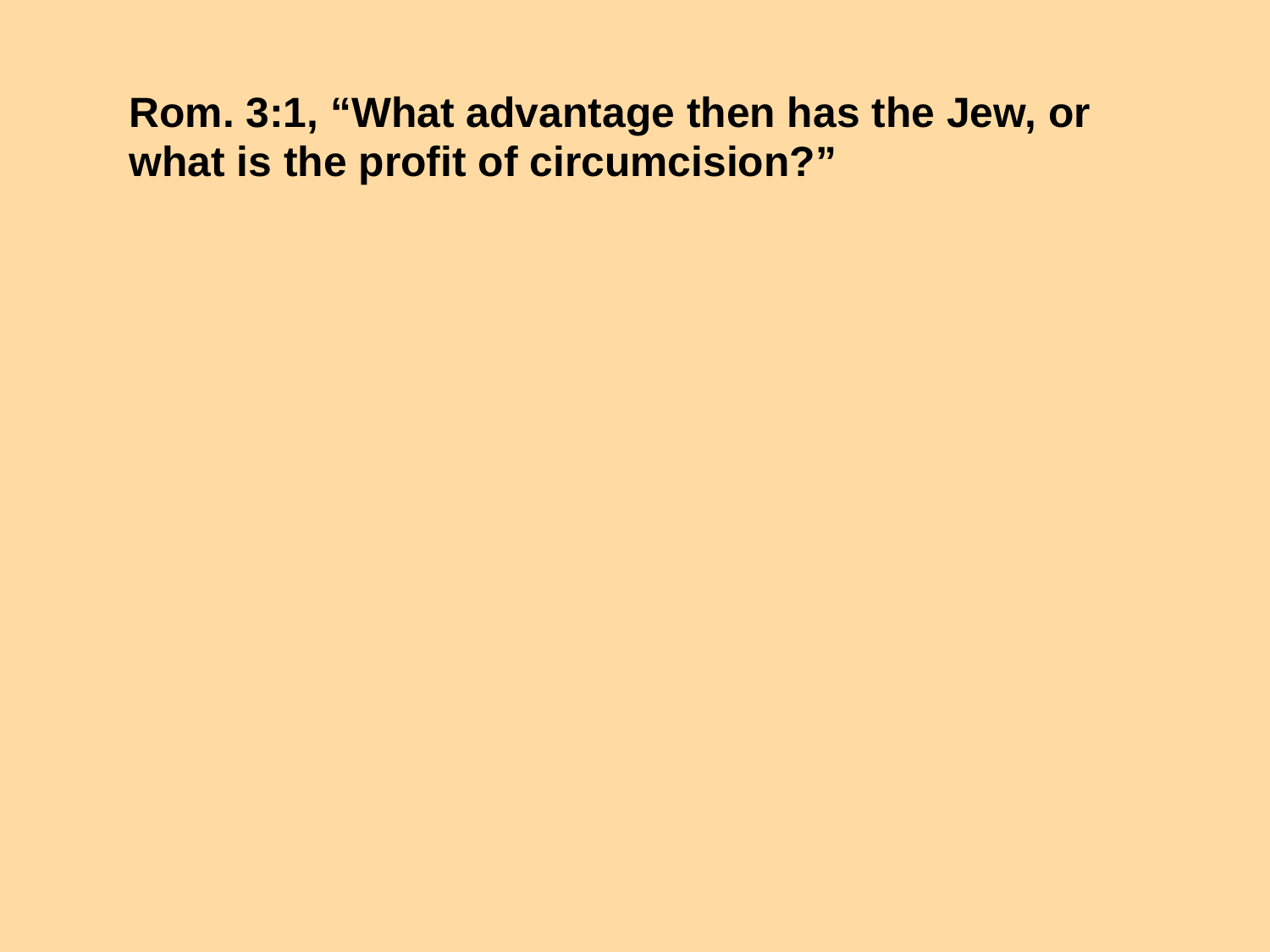## **7 Rhetorical Questions**

- **1. What advantage has the Jew?**
- **2. What is the profit of circumcision?**
- **3. What if some did not believe?**
- **4. Will their unbelief make the faithfulness of God void?**
- **5. What shall we say?**
- **6. Is God unjust who inflicts wrath?**
- **7. For then how will God judge the world?**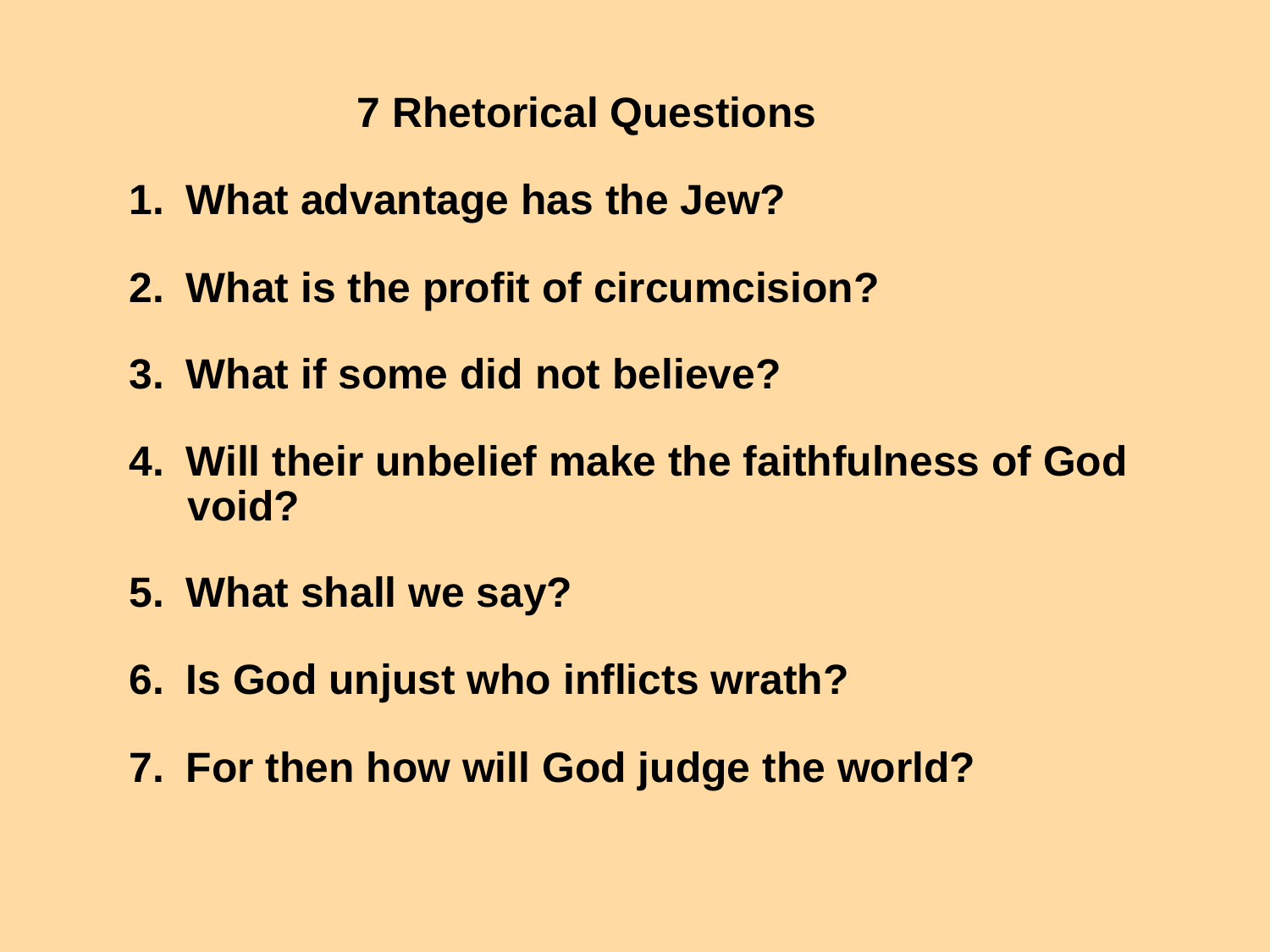**περισσός** *perissos* nom neut sing more, remaining, **beyond the norm, something extraordinary or advantageous** 

**"What more is there or what is there left for the Jew?"**

*<u>δυθέλεια <i>δpheleia* nom fem sing advantage, gain, </u> **benefit, help; "What gain or value then is circumcision?"**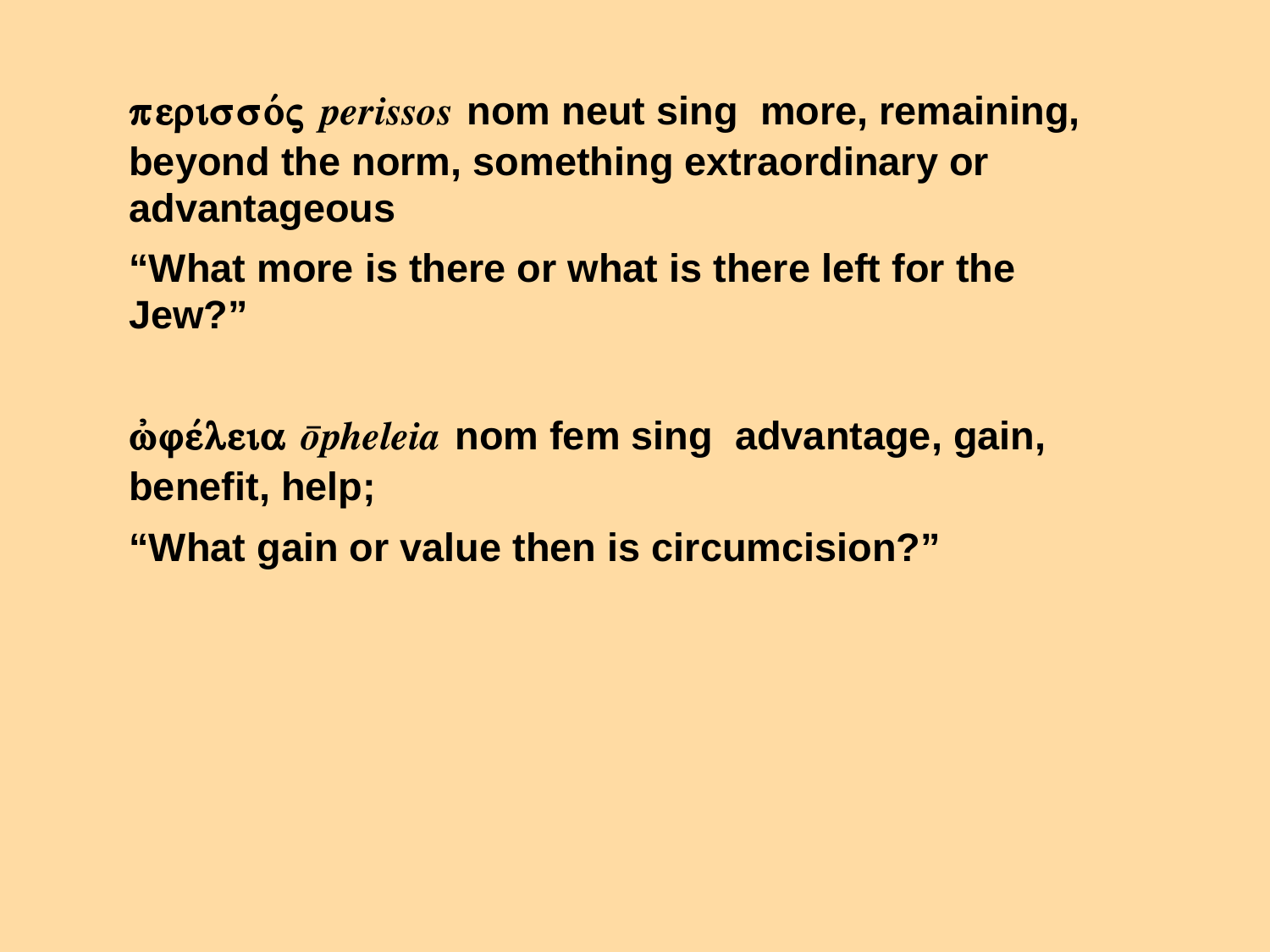### **Rom. 3:2, "Much in every way! Chiefly because to them were committed the oracles of God."**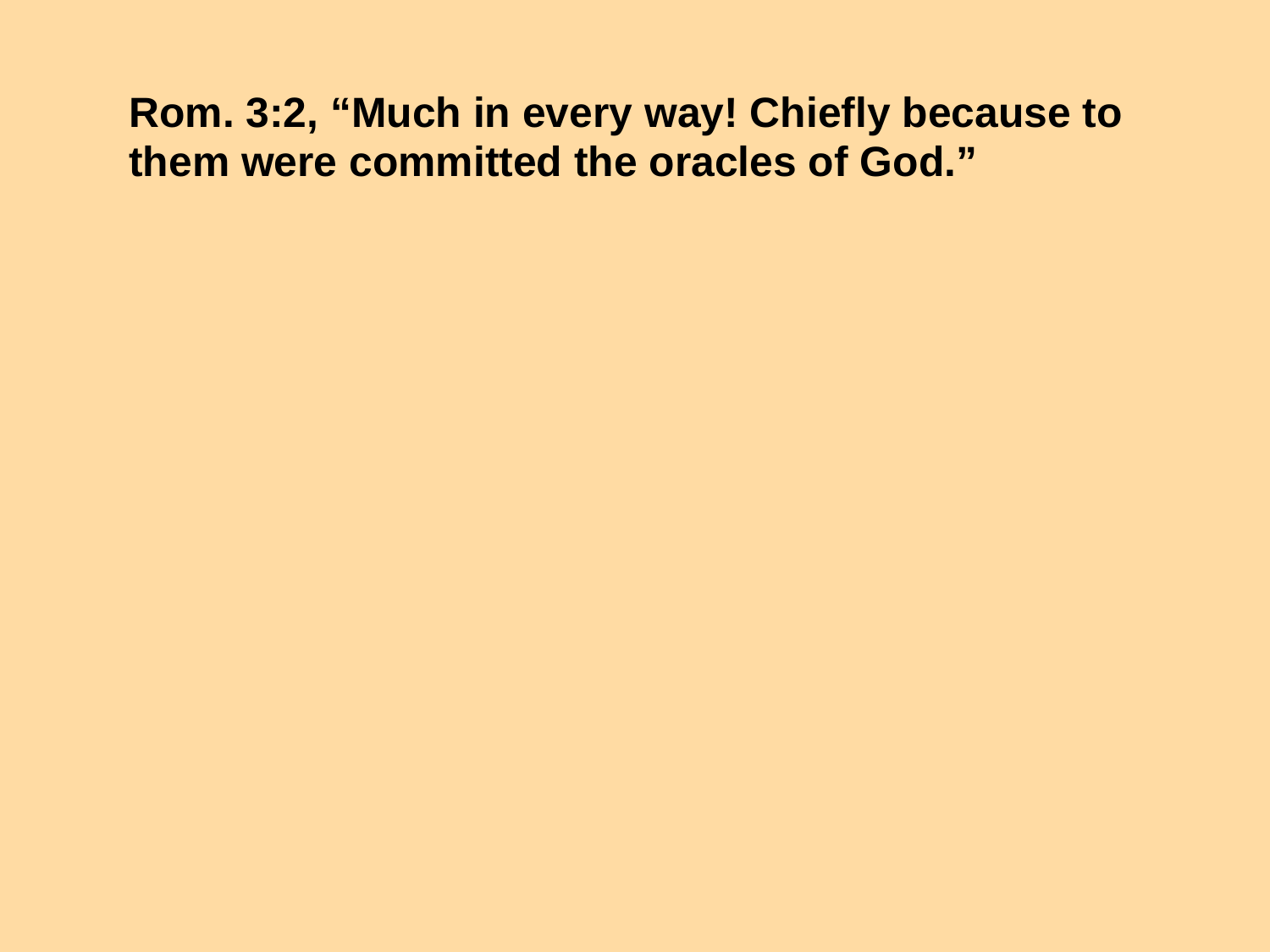**Deut. 4:8, "Or what great nation is there that has statutes and judgments as righteous as this whole law which I am setting before you today?"**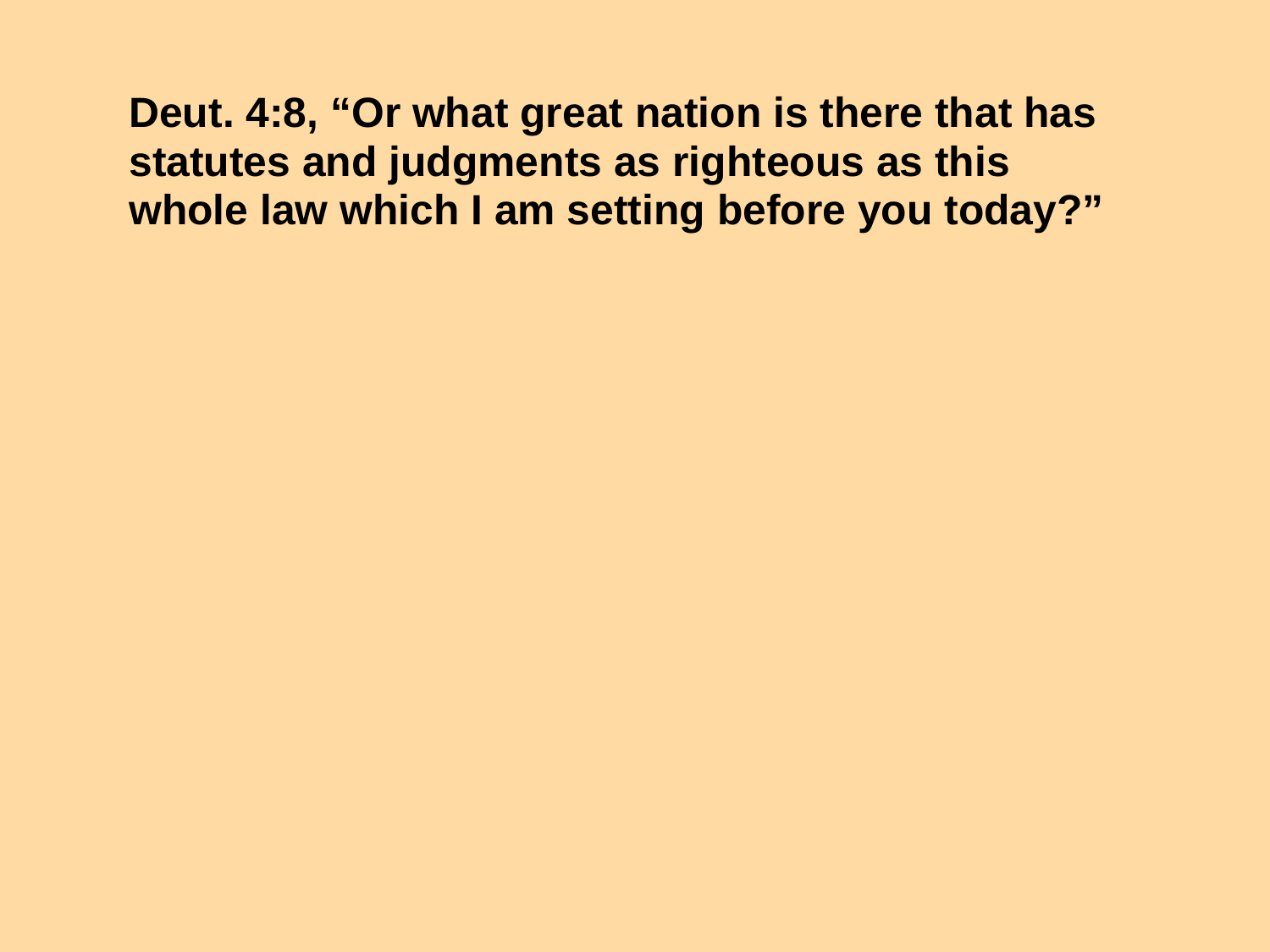**Psa. 147:19, "He sheweth his word unto Jacob, his statutes and his judgments unto Israel.** 

**Psa. 147:20, "He hath not dealt so with any nation: and as for his judgments, they have not known them. Praise ye the LORD."**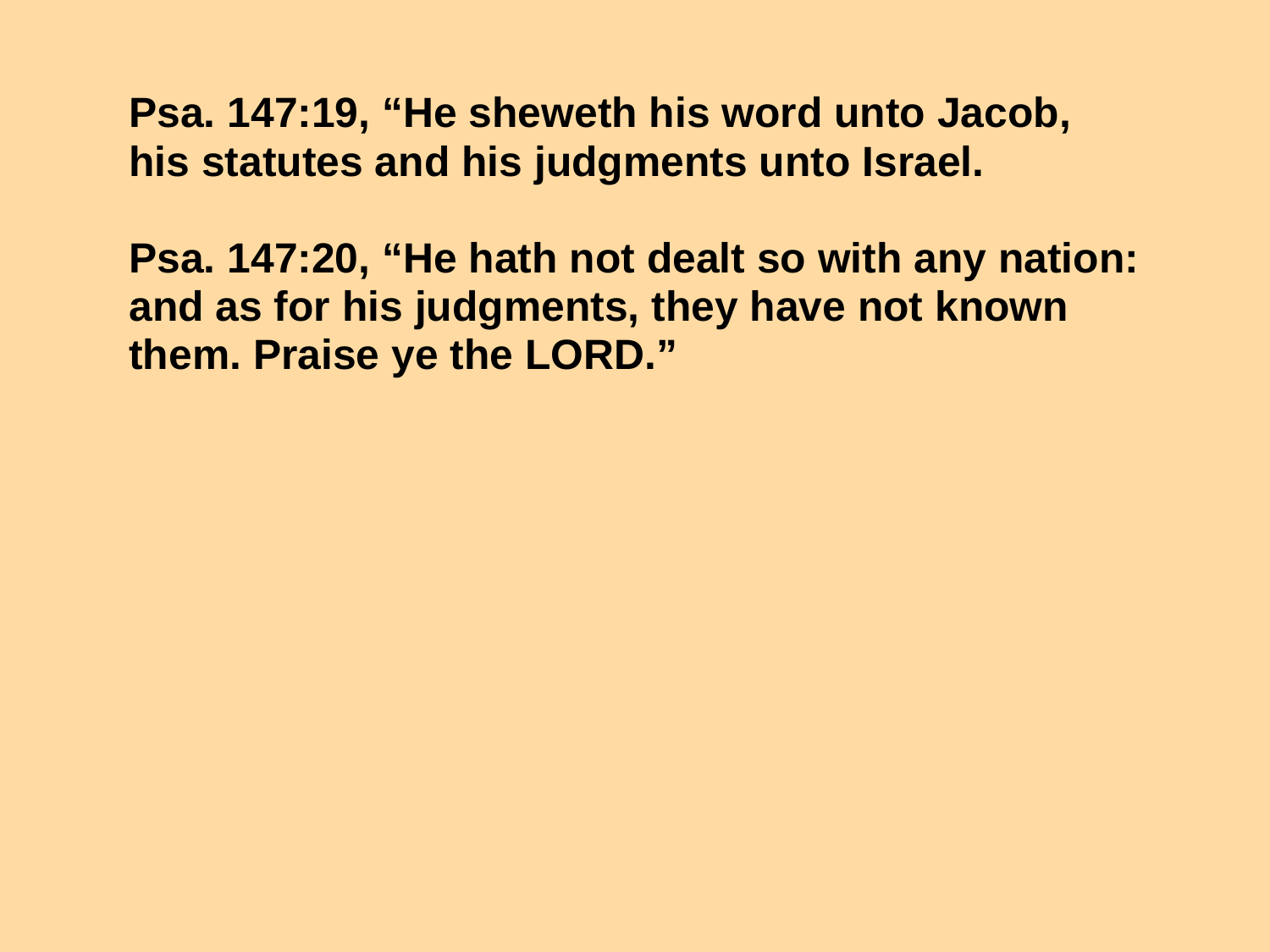**Acts 7:38, "This is the one who was in the congregation in the wilderness together with the angel who was speaking to him on Mount Sinai, and who was with our fathers; and he received living oracles to pass on to you."**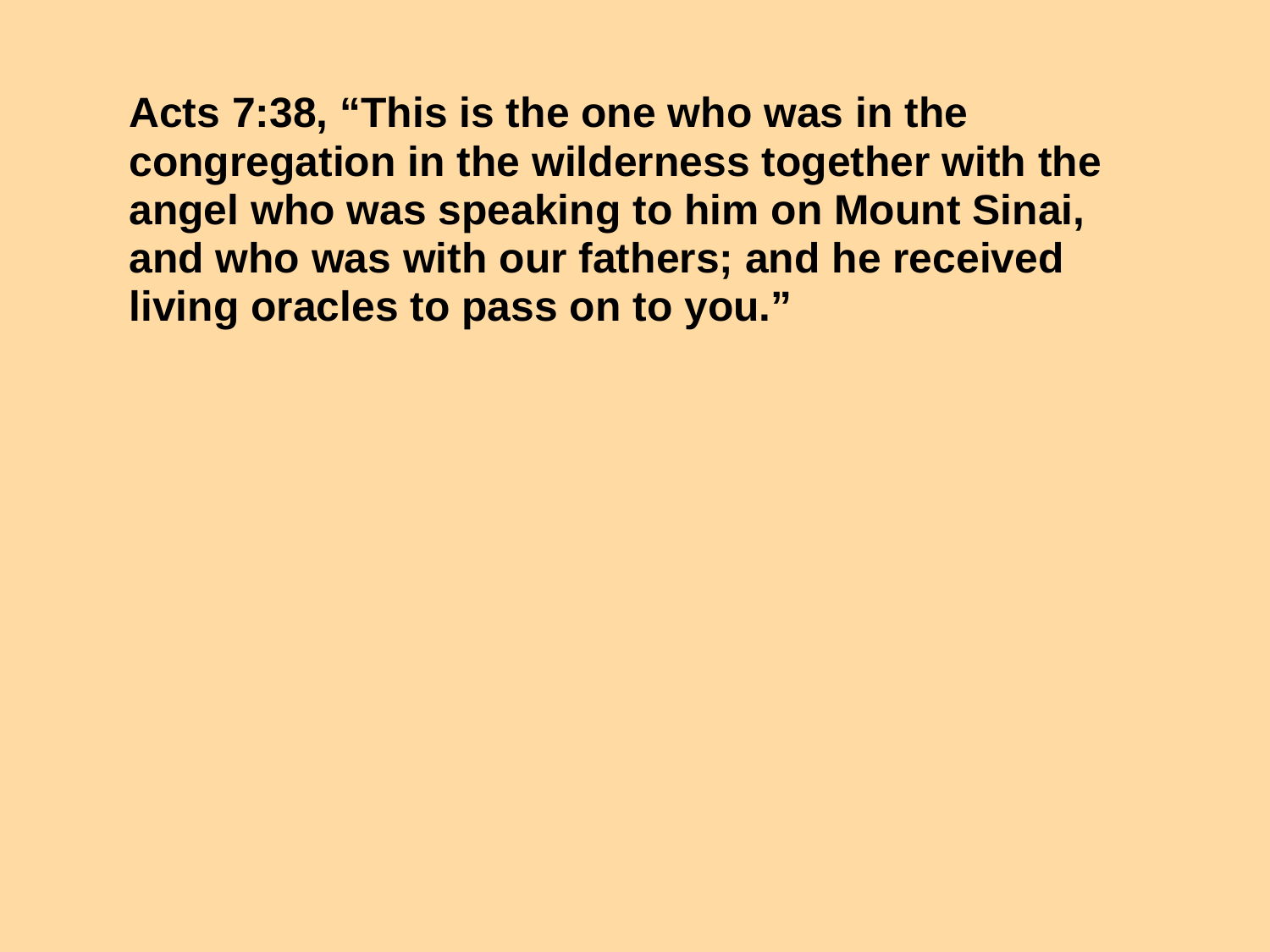### **Rom. 9:3, "For I could wish that myself were accursed from Christ for my brethren, my kinsmen according to the flesh:**

**Rom. 9:4, "Who are Israelites; to whom pertaineth the adoption, and the glory, and the covenants, and the giving of the law, and the service of God, and the promises;"**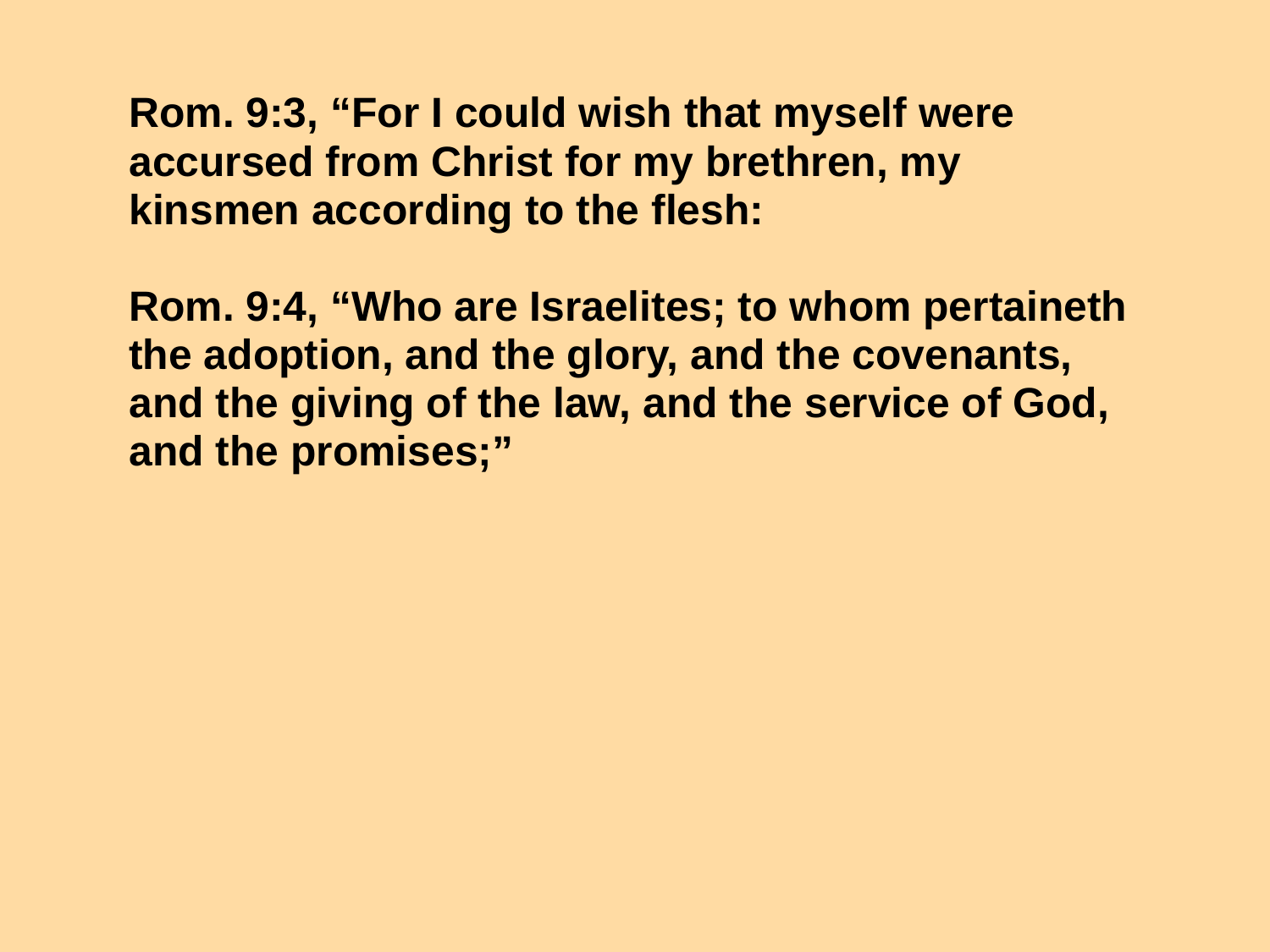### **Rom. 3:3, "For what if some did not believe? Will their unbelief make the faithfulness of God without effect?"**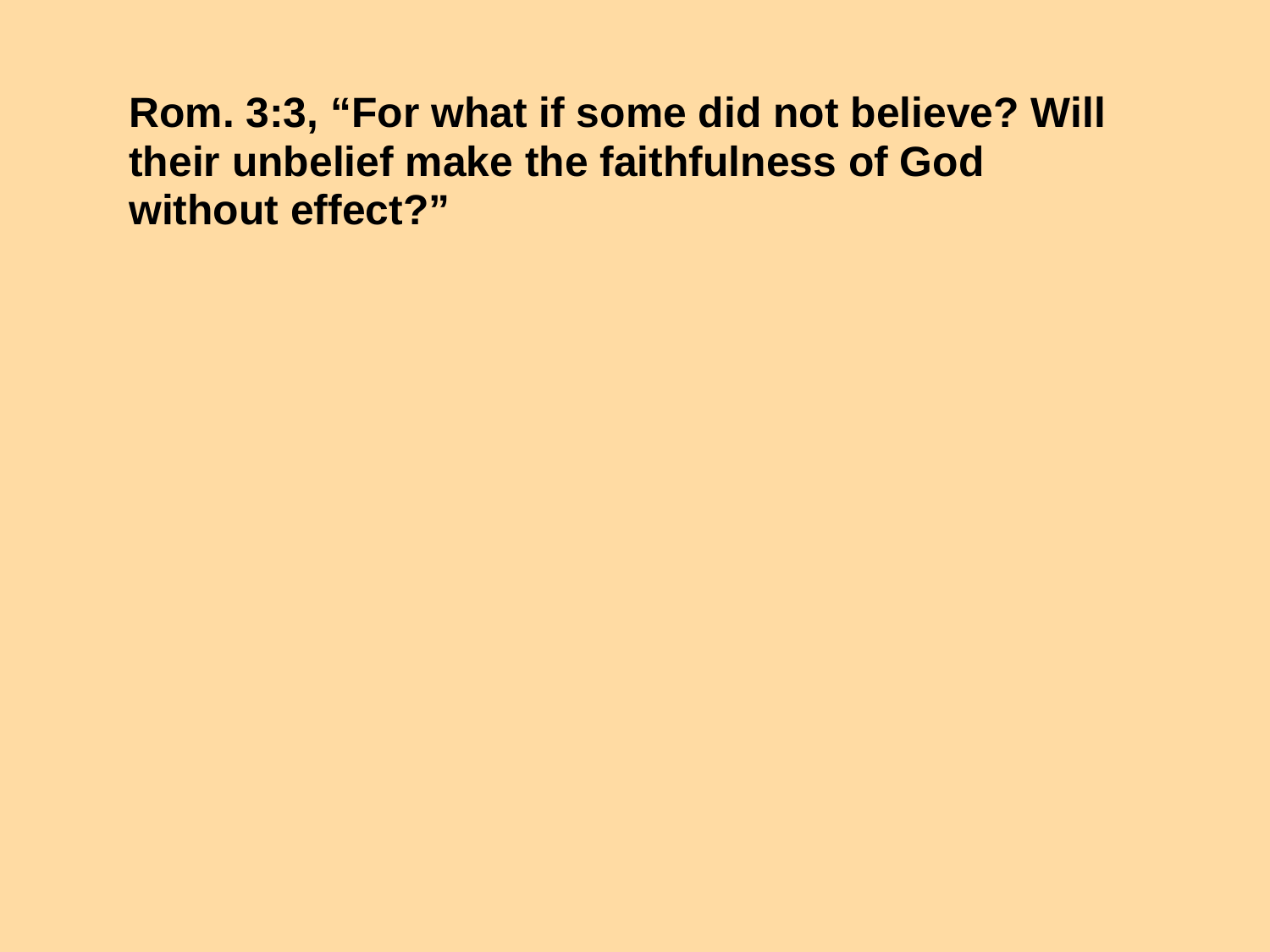# **απιστεύω** *pisteuō* aor pass indic 3 plur to believe, **trust, here the idea of entrusted.**

**καταργέω** (*katargeō*), abolish, nullify.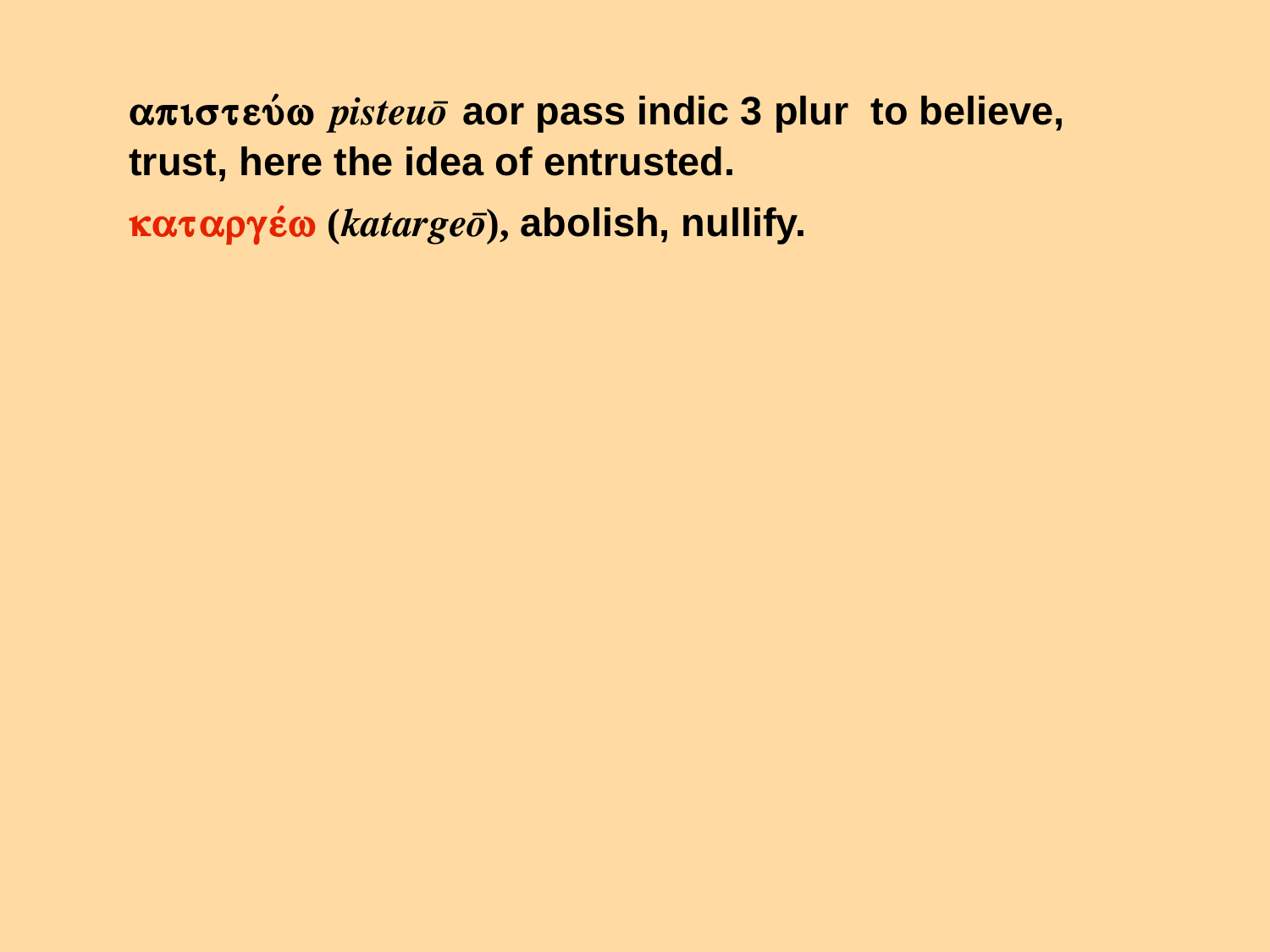**Rom. 3:4, "Certainly not! Indeed, let God be true but every man a liar. As it is written: 'That You may be justified in Your words, and may overcome when You are judged.' "**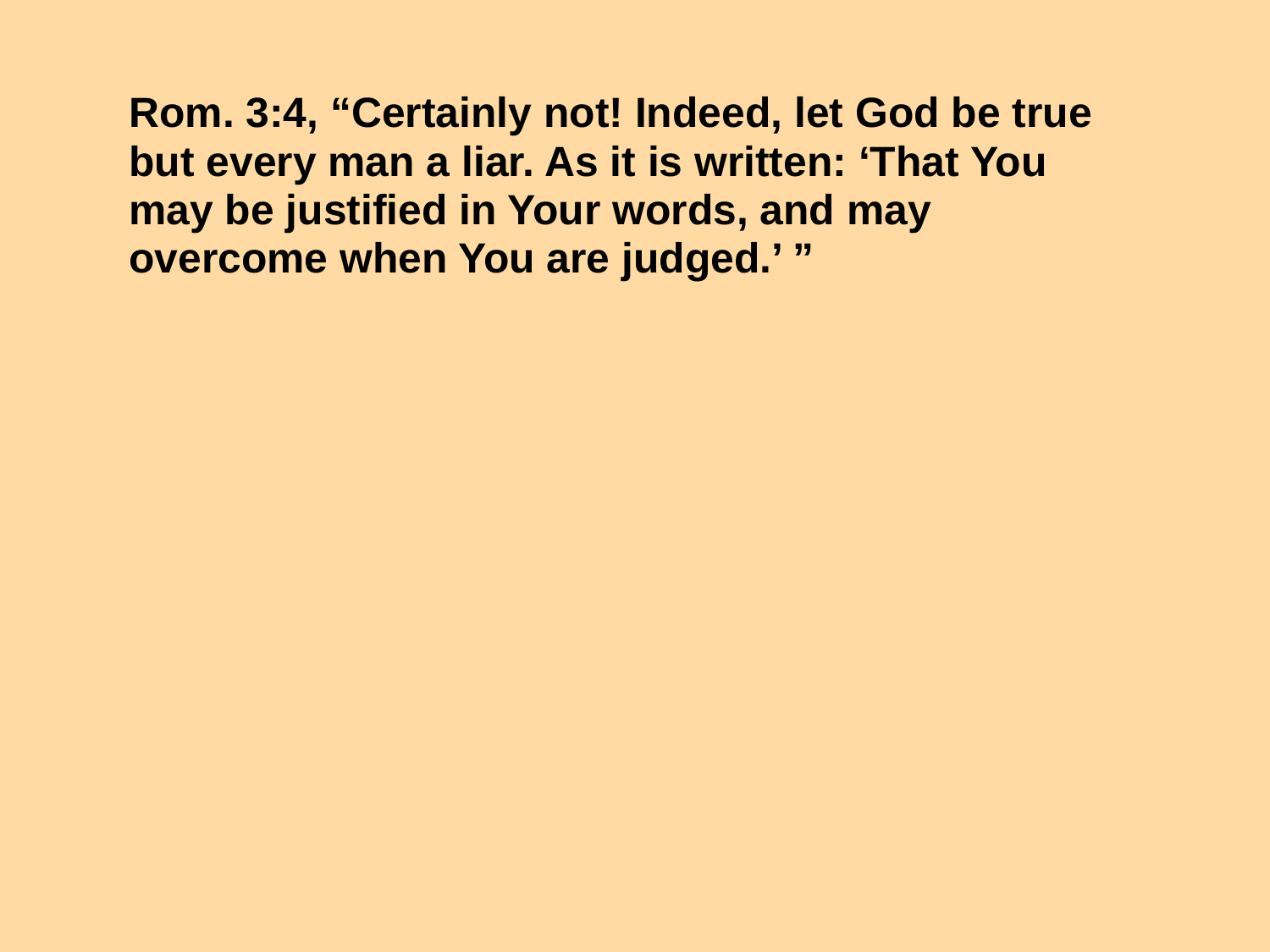**Psa. 51:4, "Against thee, thee only, have I sinned, and done this evil in thy sight: that thou mightest be justified when thou speakest, and be clear [vindicated or victorious] when thou judgest."**